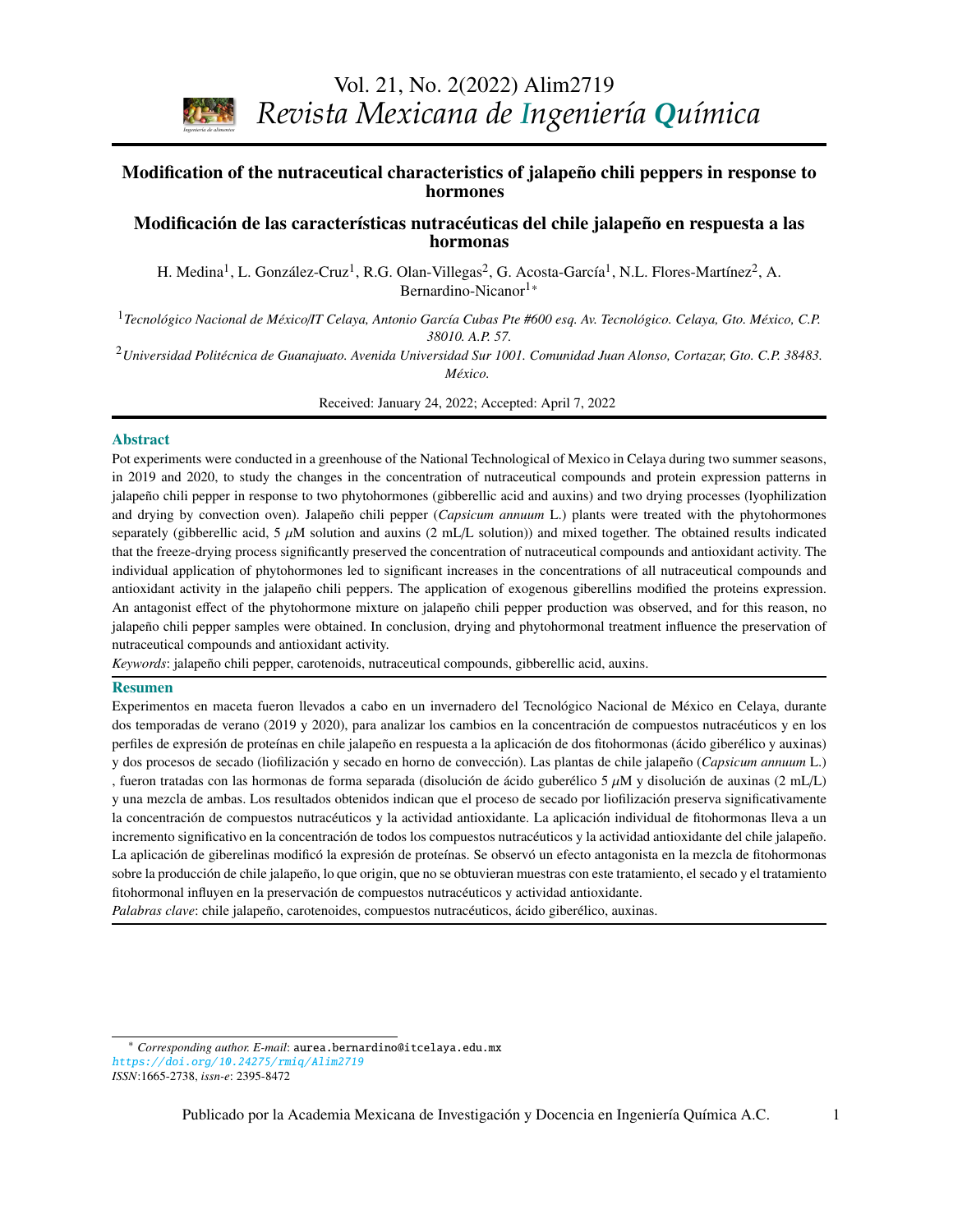# 1 Introduction

The most important genus in the Solanaceae family is the *Capsicum* genus due to its important food and economic value. The Capsicum genus was originated and initially diversified in South America (Pickersgill, 2016). In Mexico, the domestication of chili pepper was carried out in the central-eastern part of the country, with *Capsicum annuum* being the most cultivated species due to the nutritional characteristics of its fruits, principally regarding their mineral and vitamin contents (Khan *et al*. 2019), and their use as a spice to color and flavor food. In Mexico, *Capsicum annuum* cv. jalapeño accounts for approximately onethird of the total production of chili pepper (Peña-Yam *et al.* 2016), mainly due to its pungency. However, the degree of pungency varies according their cultivar type, origin, growing conditions and cultivation practices (Li *et al*. 2016).

A challenge for breeders is the characterization of agronomic and biochemical modifications that impact the phenotypic traits of chili pepper due to the focus of growers who on high yields, disease resistance, adequate color and a high level of pungency. For this reason, several methods for improving the yield, fruit weight, number of fruits per plant, color and pungency level of the chili pepper have been established, such as the inoculation of plants with different strains of bacteria and the use of fungal endophytes, composted greenwaste or different types of mulches (Peña-Yam *et al*. 2016; Kumara *et al*. 2016; Moreno-Salazar *et al*. 2020; Reddy and Crohn, 2018). On the other hand, the application of natural steroid hormones involved in various plant growth and development processes has been reported; for this reason, several studies on the regulation of plant development through approaches such as optimizing natural hormones and analogs used as plant growth regulators for agricultural production, have been conducted with the goal of increasing productivity in horticulture (Pérez-Jiménez *et al*. 2015).

However, few studies have considered the level of pungency and concentration of pigments in pepper fruit resulting from the addition of hormones as final quality parameters. Pichardo-González *et al*. (2018) reported that the application of gibberellins in combination with low fertilization increased the production of *Capsicum annuum* L, and Sandoval-Oliveros *et al*. (2017) previously indicated that plants of *Capsicum annuum* treated with a combination of cytokinins and gibberellic acid showed an increased crop yield. These results suggest that exogenous phytohormones application modifies molecular mechanisms, such as protein expression, that determine the crop yield Other authors used brassinosteroids or brassinosteroid analogs to evaluate the effects on the yield and quality parameters of pepper (Serna *et al*. 2012).

*Capsicum annuum* is an important agricultural crop not only due to its economic value but also due to its technological importance as a spice for improving the color and flavoring of foodstuffs. The goal of this study was to evaluate the effects of the application of two phytohormones (auxins and gibberellic acid) on the yield and final quality parameters (pungency level and carotenoid content) of the fruits and changes in the protein expression patterns of the plants.

## 2 Materials and methods

### *2.1 Plant material*

The experiment was carried out in a greenhouse using *Capsicum annuum* L. cv. jalapeño (jalapeño chili pepper) under controlled conditions (30 °C and relative humidity of 38.75%). The seedlings were grown in a combination of peat moss-perlitevermiculite (3:1:1) as growth medium in the nursery during the month of June.

## *2.2 Experimental conditions and hormonal treatments*

The experiment was conducted under a completely randomized 2 x 2 factorial design with three replicates. The experiment was evaluated with respect to hormone application according to the results shown in Table 1. For each treatment, 26 plants were used, and the plants were watered every 3rd day throughout the production period. The plants in all treatments were fertilized with Miracle-Gro (NPK 15-15-30) (Scotts Company, Marysville, OH) at a rate of 0.5 g per week.

Hormone addition in all treatments was conducted two times at 30 and 45 days after seed germination.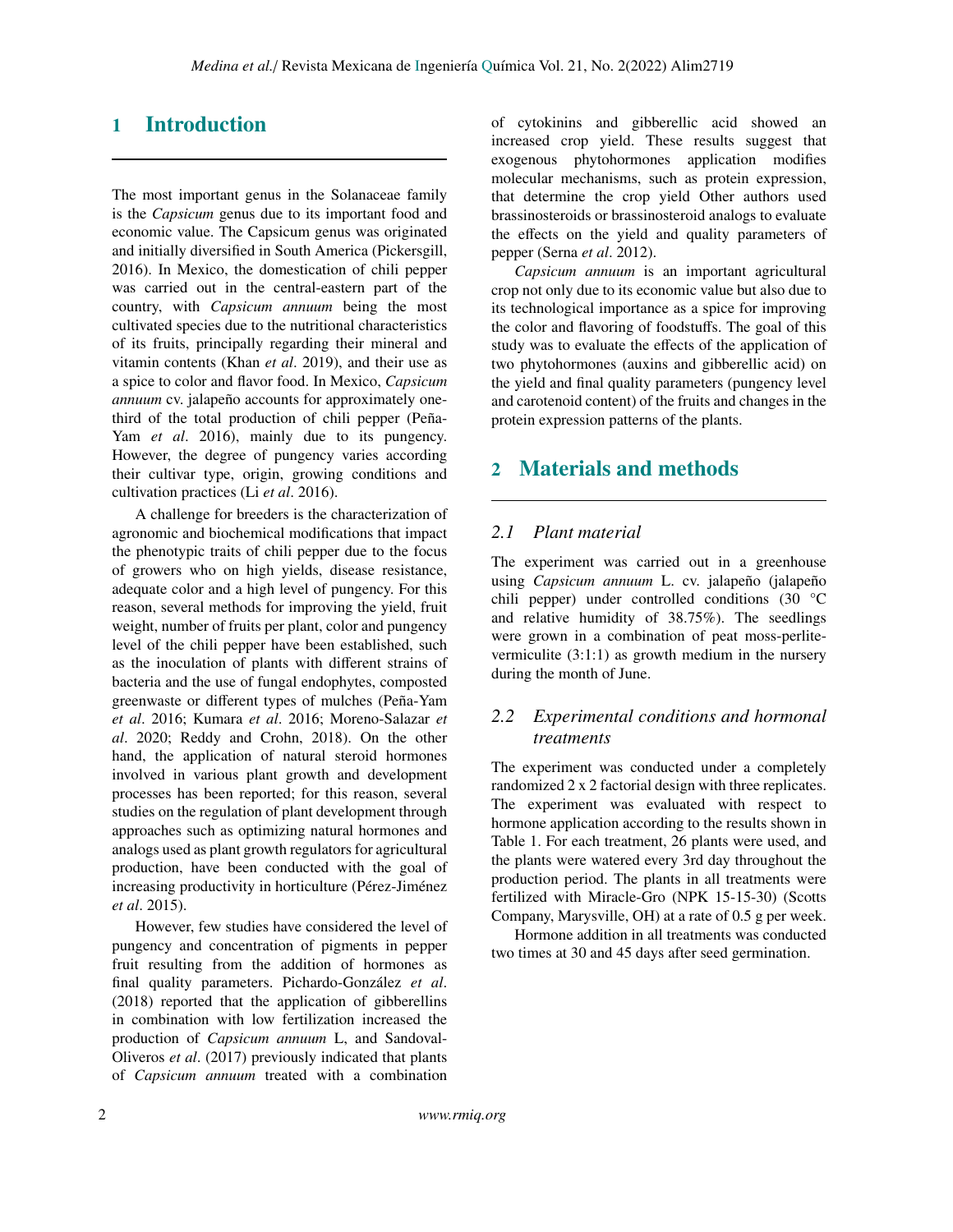| $\ldots$               |                                 |  |  |  |
|------------------------|---------------------------------|--|--|--|
| Treatment              | Specifications/concentration    |  |  |  |
| Control                | Without application of hormones |  |  |  |
| Auxins 5               | $\mu$ M solution                |  |  |  |
| Gibberellic acid       | $5 \mu M$ solution              |  |  |  |
| Gibberellic acid/auxin | 2 mL/L- 5 $\mu$ M solution      |  |  |  |
|                        |                                 |  |  |  |

Table 1. Hormonal treatments according to the experimental design.

## *2.3 Collection, conditioning and characterization of jalapeño chili pepper fruits*

#### *2.3.1 Collection and conditioning of fruits*

The jalapeño chili pepper fruits subjected to all hormonal treatments were collected at 40 days after anthesis; the fruits collected from each treatment were divided into two equal groups to determine the effect of the drying process on the nutraceutical characteristics of the fruits. The first group from all treatments was subjected to lyophilization, and the second group was subjected to convection drying. The fruits of jalapeño chili pepper were cut into 5 mm square pieces and stored until the drying procedure, in an LG Model GR-452SH refrigerator (LG Electronics, Mexico) at at 4ºC, for the drying process and in a Torrey Model FG-600 congelator (Torrey, Mexico) at -20ºC for the lyophilization process.

#### *2.3.2 Lyophilization process*

Square pieces of the jalapeño chili pepper fruits of 5 mm were lyophilized using a laboratory freeze dryer (Scientz-10N, Ningbo, China). During the lyophilization process, the prefreezing temperature was set at -40 °C. When the cold trap temperature reached -55 °C and the system pressure was reduced to 6 Pa, the lyophilization process was initiated. The dried samples were milled into a fine powder and sieved through a size 40 mesh (425 m). The jalapeño chili pepper powder was packaged in 25-g glass bottles and stored until use.

#### *2.3.3 Convection oven drying process*

Square pieces of the jalapeño chili pepper fruits of 5 mm were dried in an air convection heat oven (Binder, Model FD115-UL, USA) at 50 °C for 48 h. The dried samples were milled into a fine powder and sieved through a size 40 mesh (425 m). The jalapeño chili pepper powder was packaged in 25-g glass bottles and stored until use.

## *2.4 Quantification of nutraceutical compounds*

### *2.4.1 Quantification of capsaicinoids*

One gram of a dry sample of jalapeño chili pepper was mixed with 15 mL of absolute methanol in a 100 mL glass reactor (15 min; 35 °C). Then, the mixture was filtered using Whatman no. 40 filter paper; the obtained liquid was centrifuged (Hermle Z200A, Germany) at  $6000 \times g$  for 10 min at  $25^{\circ}$ C; and the supernatant was recovered. The supernatant was filtered again, and the absolute methanol was evaporated in a bath at 50 °C. The capsaicinoid extracts were stored at 4 °C until use.

The capsaicin content of the extracts was estimated with a UV-Vis spectrophotometer (Genesys 2, Thermo Fisher Scientific, Inc. Waltham, MA, USA). The optical density was recorded at 280 nm. The capsaicin concentration in the samples was calculated using capsaicin as an external standard (Sigma, Aldrich) and was expressed as mg/g of jalapeño chili pepper powder and finally converted to Scoville heat units.

#### *2.4.2 Total carotenoids*

Samples of 0.3 g of jalapeño chili pepper powder were mixed with 30 mL of cold acetone and vacuum filtered. The residual sample was re-extracted with cold acetone (20 mL) and vacuum filtered. The two filtrates were combined and transferred to petroleum ether by adding water in a separatory funnel. The petroleum ether phase was recovered and washed four or five times with water until the total elimination of acetone. The recovered extract was saponified with a solution of KOH (10%) in methanol for 1 h. Thereafter, the sample was washed with water until reaching neutral pH and then dried with  $Na<sub>2</sub>SO<sub>4</sub>$ .

Quantification was performed via the external standard method using  $\beta$ -carotene as the external standard. The concentration of the external standard was determined spectrophotometrically. According to Campos-Herrera *et al*. (2018).

Total content (mg) = 
$$
\frac{AY10^6 FD}{B100}
$$
 (1)

Where:

Y is the capacity volume (mL); FD is the dilution factor; A is the absorbance at 450 nm, B is specific absorption coefficient of β-carotene in petroleum ether (2592).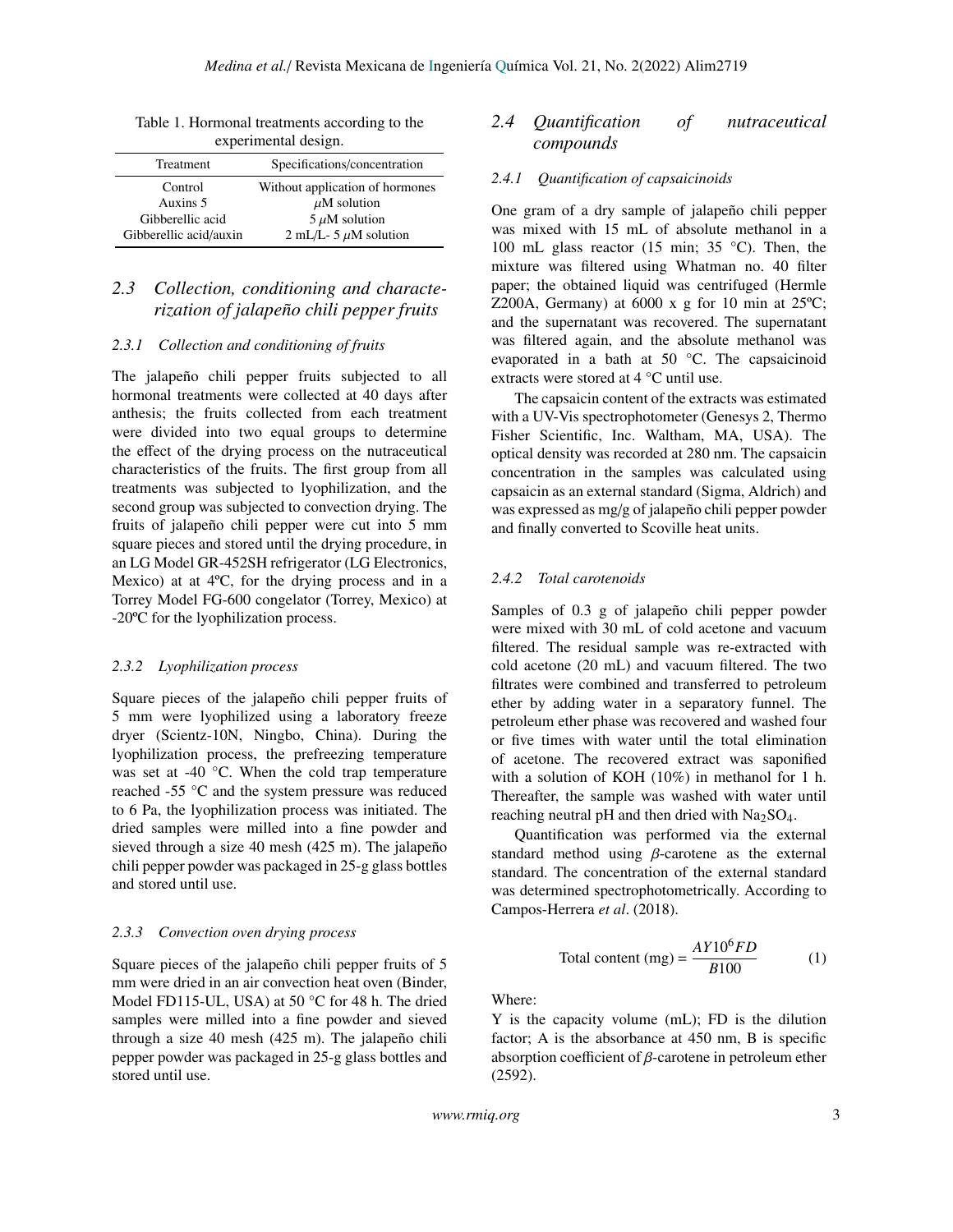## *2.5 Free radical-scavenging capacity*

### *2.5.1 DPPH method*

The DPPH method was performed according to Brand-Williams *et al*. (1995), in which the stable radical 2,2-diphenyl-1-picrylhydrazyl (DPPH, Sigma-Aldrich, St. Louis, MO, USA) was used. To determine the % DPPH values, 100 mg/mL of each sample was vortex-mixed for 2 min, then centrifuged at 1000 x g for 20 min at 25ºC, and 0.05 mL of the supernatant was transferred to vials. Then, 2 mL of DPPH in methanol  $(6 \times 10^{-5}$  M) was added. The reduction of absorbency was determined at 515 nm using a spectrophotometer (Thermo Fisher Scientific Inc., Waltham, MA, USA) beginning at time 0 and then every 10 min until the reaction was completed.

The % DPPH radical calculation was performed using the following equation:

$$
\%DPPH = \frac{A_0 - A_s}{A_0} \times 100\% \tag{2}
$$

Where  $A_0$  is the absorbance of the control, and  $A_s$  is the absorbance of the test sample.

#### *2.5.2 ABTS method*

The scavenging capacity of ABTS radicals was evaluated according to Re *et al*. (1999). In brief, the ABTS radical cation (ABTS<sup>\*+</sup>) was obtained through the reaction of 2,2´-azino-bis(3-ethylbenzothiazoline-6-sulfonic acid) (ABTS, 7 mM) with K2S2O8 (2.45 mM) under incubation at room temperature in darkness for 16 h. The ABTS<sup>\*+</sup> solution was then diluted with absolute ethanol to obtain an absorbance of 0.700 nm. The ABTS<sup>\*+</sup> solution (3 mL; absorbance of 0.700 nm) was added to 0.03 mL of the test sample, followed by mixing vigorously. The reaction mixture was allowed to stand at room temperature (25 °C) for 30 min, and the absorbance at 734 nm was immediately recorded. A standard curve was obtained by using a Trolox standard solution at various concentrations (ranging from 0 to 400  $\mu$ M) in 80% ethanol. The absorbance of the reaction samples was compared to that of the Trolox standard, and the results were expressed as Trolox equivalents.

#### *2.5.3 FRAP assay*

The antioxidant activity of the jalapeño chili pepper fruits was determined using the ferric reducing/antioxidant power (FRAP) assay of Benzie and Strain (1996). The FRAP reagent contained 2.5

mL of 10 mM tripydyltriazine (TPTZ) solution in 40 mM HCl plus 2.5 mL of 20 mM FeCl<sub>3</sub> $\cdot$  6H<sub>2</sub>O and 25 mL of 0.3 M acetate buffer at pH 3.6. Freshly prepared FRAP reagent (3.0 mL) was mixed with 100  $\mu$ L of jalapeño chili pepper extract, and the mixture was incubated at 37 °C for up to 30 min. Aqueous solutions of known Fe(II) concentrations in the range of 200 - 1000  $\mu$ M (FeSO<sub>4</sub>·7H<sub>2</sub>O) were used as standard. The absorbance was determined at 593 nm.

#### *2.5.4 Total Phenolic Content (TPC)*

The extraction of phenolic content was carried out according the method indicated by Alvarez-Padilla *et al*., 2011. To 0.5 g of the sample was added 10 mL of 80% methanol, the solution was sonicated (Jeken PS-30, USA) during 30 min, at 60ºC. The supernatant was recovered and then newly were added 10 mL of 80% methanol to the sediment, both supernatant recovered were combined and filtered. The extract was evaporated to dryness and suspended in 10 mL of distilled water. A 0.5 mL aliquot of the extract was added to 0.5 mL of the Folin-Ciocalteu reagent according described Vega *et al*., (2009), the mix was left to stand at room temperature for 5 min before to added 2 mL of  $20\%$  Na<sub>2</sub>CO<sub>3</sub> solution. Then the absorbance was measured at 725 nm in spectometer (Thermo Fisher Scientific Inc., Waltham, MA, USA). The results were expressed as the gallic acid equivalents (GAE) in milligrams per gram of sample using a gallic acid (Sigma-Aldrich, St. Louis, MO, USA) standard curve.

#### *2.6 Protein extraction and quantification*

Samples of jalapeño chili pepper were pulverized to obtain a fine powder, and 0.7 g of the powder was mixed with 3 mL of 50 mM Tris-HCl pH 8.0, 10 mM NaCl, 1% sodium dodecyl sulfate (SDS, 0.1 mM dithiotreitol (DTT), 0.5%  $β$ -mercaptoethanol (PEB buffer) and 0.6  $μ$ L of 0.1 M phenylmethanesulfonylfluoride (PMSF). The mixture was stirred and heated in boiling water for 8 min in a water-bath. After the samples were cooled, 7.5  $\mu$ L of protease inhibitor cocktail (PIC; Sigma 200-664-3; 4-(2-Aminoethyl) benzenesulfonyl fluoride (AEBSF) inhibits serine proteases, such as trypsin and chymotrypsin; 1,10-Phenanthroline inhibits metalloproteases; Pepstatin A inhibits acid proteases, such as pepsin (human or porcine), renin, cathepsin D, chymosin (bovine rennin), and protease B (*Aspergillus niger*); Leupeptin inhibits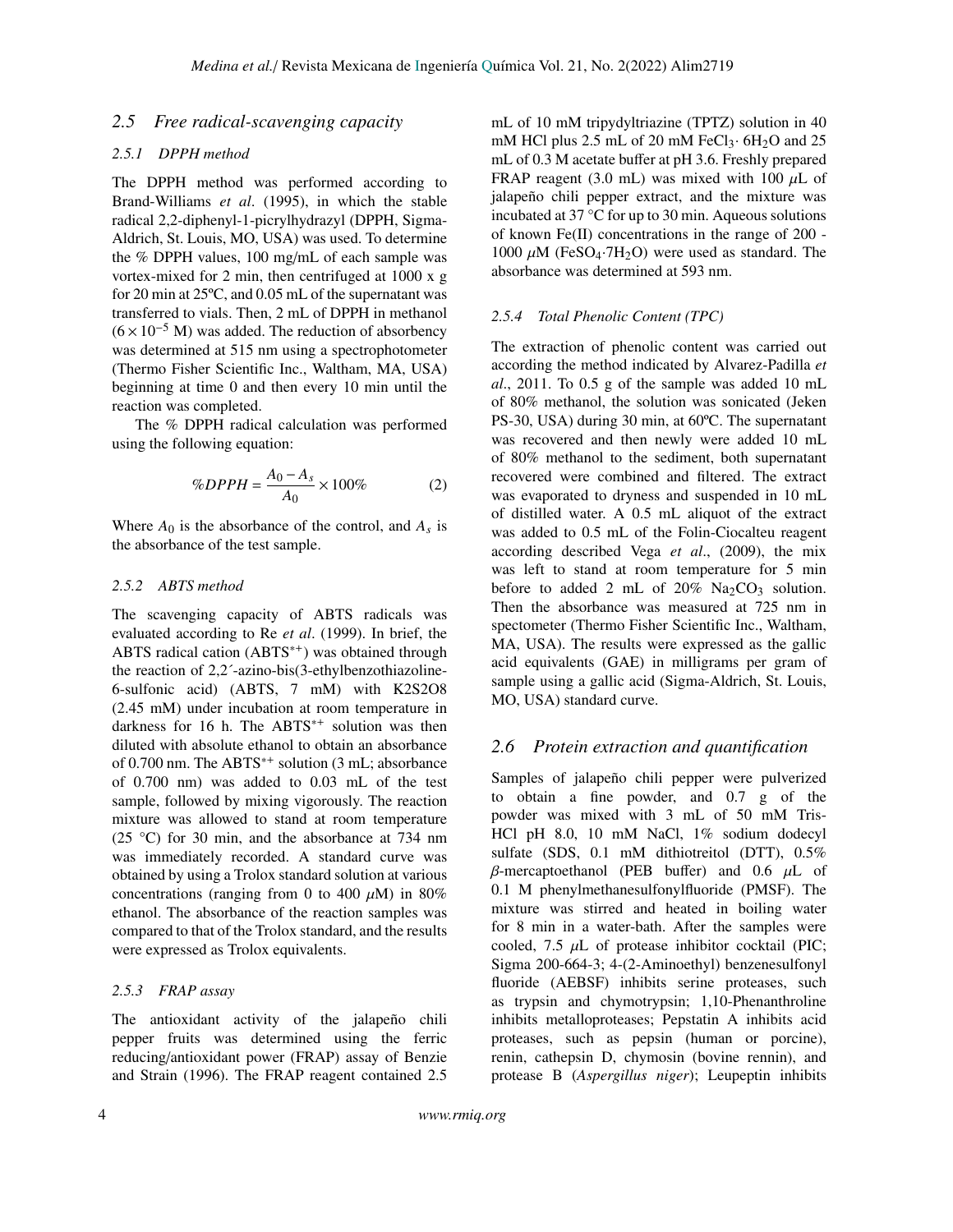both serine and cysteine proteases, such as calpain, trypsin, papain, and cathepsin B; Bestatin inhibits aminopeptidases, such as leucine aminopeptidase and alanyl aminopeptidase; E-64 inhibits cysteine proteases, such as calpain, papain, cathepsin B, and cathepsin L.) was added, followed by gentle stirring for 2 h. The samples were centrifuged at 12,000 x g for 15 min at 4 °C, and the supernatant was recovered (total protein extracts). Protein quantification was carried out according to Bradford's method (1976).

### *2.6.1 Sodium Dodecyl Sulfate - Polyacrylamide Gel Electrophoresis (SDS-PAGE)*

SDS-polyacrylamide gel electrophoresis was performed in 10 g/100 mL separating gels with 4 g/100 mL stacking gels according to the method of Laemmli (1970), using a Mini Protean 3Cell (Bio-Rad Laboratories, Hercules, CA 94547 USA) vertical unit. The molecular masses of the polypeptides were calculated using the following standard proteins (Bio-Rad Laboratories Hercules, CA 94547, USA): phosphorylase b (94 kDa), bovine serum albumin (67 kDa), ovalbumin (45 kDa), carbonic anhydrase (30 kDa), trypsin inhibitor (20.1 kDa), and  $\alpha$ -lactalbumin (14.4 kDa). The total protein samples were dissolved in sample buffer (0.1 mol/L Tris-HCl, pH 6.8, 20 mL/100 mL glycerol, 2 g/100 mL SDS, and 0.05 g/100 mL bromophenol blue). Gels were fixed and the protein were staining with Coomassie Brillant Blue.

### *2.7 Statistical analysis*

The quantitative data are expressed as the mean ± standard deviation, and the analysis of variance (ANOVA) was performed, followed by Tukey's test. SAS software was used for the data analysis, and all experimental determinations were performed in triplicate.

## 3 Results and discussion

## *3.1 E*ff*ect of the drying process on the nutraceutical compounds of jalapeño chili pepper*

The recovery of the nutraceutical compounds content of the jalapeño chili pepper fruits dried via two different drying methods is shown in Table 2.

The capsaicinoid, carotenoid and phenolic compound contents of the dried jalapeño chili peppers were significantly different among the samples. The freeze-dried jalapeño chili peppers exhibited the highest values. The capsaicinoid, carotenoid and phenolic compound contents of the freeze-dried jalapeño chili peppers were 32, 48 and 15% higher than hot air-dried jalapeño chili pepper respectively.

The freeze-drying method significantly improved the contents of all nutraceutical compounds tested in the dried jalapeño chili peppers compared to those in the hot air-dried jalapeño chili peppers, apparently because of the thermal degradation of all three types of compounds (capsaicinoids, carotenoids and phenolic compounds). It has been reported that thermal processing causes a loss of the capsaicin content (Ahmed *et al*. 2002, Montoya-Ballesteros *et al*., 2010, Montoya-Ballesteros *et al*., 2017). In addition, it has been reported that the dehydration conditions of chili peppers might improve the extractability of capsaicinoids (Toontom *et al*. 2016), and freeze drying improves the extraction of capsaicinoids. The results are in accordance with the claim of Park and Kim (2007) that freeze drying is the best processing method for preserving dried chili pepper quality.

With respect to the variation in the carotenoid content of the dried jalapeño chili peppers, Daood *et al*. (2006) demonstrated that the loss of carotenoids in red peppers increased as the drying temperature was raised in increments of 10 °C, and boiling and grilling have been reported to consistently decrease the concentrations of all forms of carotenoids (Cervantes-Paz *et al*., 2014).

Table 2. Nutraceutical compound concentrations in dried jalapeño chili peppers.

| Drying process Capsaicinoids Carotenoids |                                                      | Phenolic compounds |
|------------------------------------------|------------------------------------------------------|--------------------|
|                                          | Hot air drying $0.463 \pm 0.00^b$ $0.468 \pm 0.01^b$ | $1.596 \pm 0.01^b$ |
|                                          | Freeze drying $0.613 \pm 0.01^a$ $0.697 \pm 0.01^a$  | $1.830 \pm 0.00^a$ |

Means followed by same superscript within a column do not differ significantly ( $p < 0.05$ ).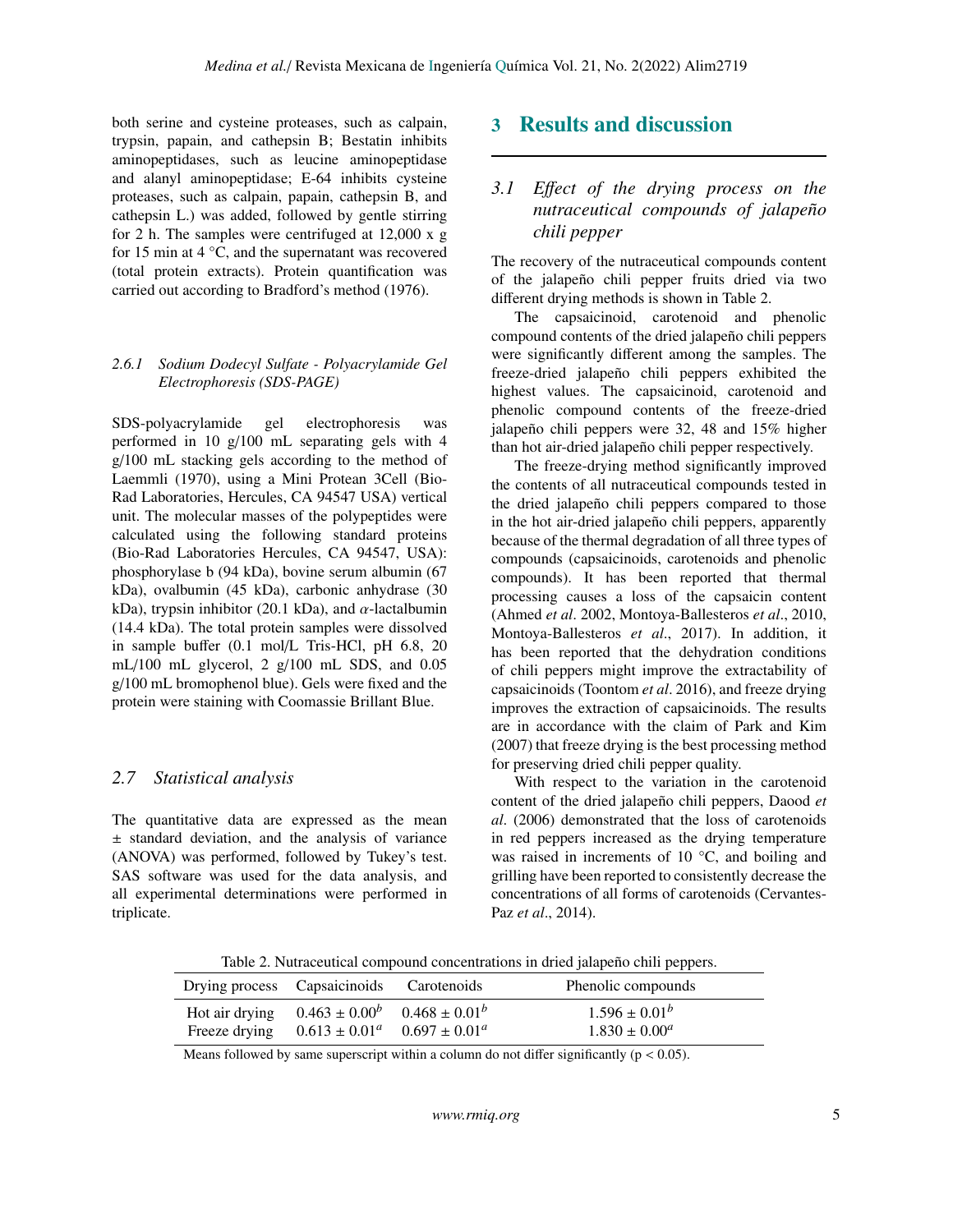| Drying process | Minimum concentration to reach the $IC_{50}$ (mg/mL) |                                                    |                                                |  |  |  |
|----------------|------------------------------------------------------|----------------------------------------------------|------------------------------------------------|--|--|--|
|                | <b>DPPH</b>                                          | <b>ABTS</b>                                        | FR AP                                          |  |  |  |
| Hot air drying | $46.775 \pm 0.00^a_A$<br>$34.954 \pm 0.03_{4}^{b}$   | $15.926 \pm 0.06^a_R$<br>$13.601 \pm 0.01_{B}^{B}$ | $15.762 \pm 0.02^a_C$<br>$11.916 \pm 0.01^b_C$ |  |  |  |
| Freeze drying  |                                                      |                                                    |                                                |  |  |  |

Table 3. Antioxidant activity of hot air =-dried and freeze-dried jalapeño chili pepper.

Values followed by different lower-case letters in the same column are significantly different at p= 0.05 level according to Tukey. Values followed by different capital letters in the same row are significantly different at  $p= 0.05$  level according to Tukey.

|  |  |  |  |  | Table 4. Concentration of nutraceutical compounds in dried jalapeño chili pepper after phytohormonal treatments. |
|--|--|--|--|--|------------------------------------------------------------------------------------------------------------------|
|  |  |  |  |  |                                                                                                                  |

| Treatment              | Capsaicinoids $mg/g$ of<br>jalapeño chili pepper | Carotenoids mg/g of<br>jalapeño chili pepper | Phenolic compounds mg gallic acid/<br>g of jalapeño chili pepper |
|------------------------|--------------------------------------------------|----------------------------------------------|------------------------------------------------------------------|
| $Control^*$            | $0.583 \pm 0.00^c$                               | $0.613 \pm 0.01^c$                           | $1.830 \pm 0.00^b$                                               |
| Auxins                 | $0.637 \pm 0.00^b$                               | $1.164 \pm 0.04^b$                           | $1.574 \pm 0.00^c$                                               |
| Gibberellic acid       | $0.739 \pm 0.00^a$                               | $1.733 \pm 0.09^a$                           | $2.430 \pm 0.00^a$                                               |
| Gibberellic acid/auxin | WS                                               | WS                                           | WS                                                               |

WS: Without Sample. Means followed by same superscript within a column do not differ significantly. The significance level is represented by \* at 0.05 according to Tukey.

Other authors have indicated that convective dehydration and smoke drying decrease the carotenoid content by approximately 40% in relation to that of fresh red chili peppers (Campos-Hernández *et al*., 2018). According to some authors, heat exerts a significant effect on the total carotenoid content of dried mango, with the highest levels of carotenoids being retained in lyophilized samples; the obtained results are in accordance with previous reports indicating a declining trend in carotenoid content values when driers are operated at higher temperatures (Sogi *et al*., 2015).

## *3.2 Impact of the drying process on the antioxidant activity of jalapeño chili pepper*

The analysis of the antioxidant activity of jalapeño chili pepper extracts showed that the hot air-dried jalapeño chili peppers exhibited lower antioxidant activity than the freeze-dried jalapeño chili peppers (Table 3). Thus, greater preservation of the antioxidant activity was observed in the freeze-dried jalapeño chili peppers considering that the amount of the sample required to reach the  $IC_{50}$  for the antioxidant activity of freeze-dried jalapeño chili pepper was lower than the amount of hot air-dried jalapeño chili pepper necessary to reach the  $IC_{50}$ . The DPPH and FRAP values showed the greatest differences between the two drying processes (approximately 33%), while the difference was smaller for the ABTS value

(approximately 17%). However, the amount of the sample necessary to reach the  $IC_{50}$  value was lower for the ABTS and FRAP methods than for the DPPH method.

In almost all cases, the hot air-drying process increased antioxidant activity. It has been reported that thermal treatment can release many antioxidant compounds in green pepper, and some other authors indicate that during thermal treatment, thermal chemical reactions occur that produce more potent radical-scavenging antioxidants (Makris and Rossiter, 200; Yamaguchi *et al*. 2001; Vázquez-Cárdenas *et al*., 2015, Medina-Torres *et al*., 2021) that are different from the tested compounds. Apparently, capsaicinoids contribute greatly to the antioxidant activity of peppers; however, the ripening stage and drying method are determinant for the contribution level (Alvarez-Parrilla *et al*. 2001; Rochín-Wong *et al*., 2013).

## *3.3 E*ff*ect of phytohormonal treatment on the nutraceutical compounds of jalapeño chili pepper*

The application of phytohormones increased the contents of all nutraceutical compounds significantly over those in the control (Table 4), with the carotenoid content showing increases of 1.8-fold and 0.8-fold in the jalapeño chili peppers treated with gibberellic acid and auxins, respectively, in comparison with the jalapeño chili peppers that did not receive any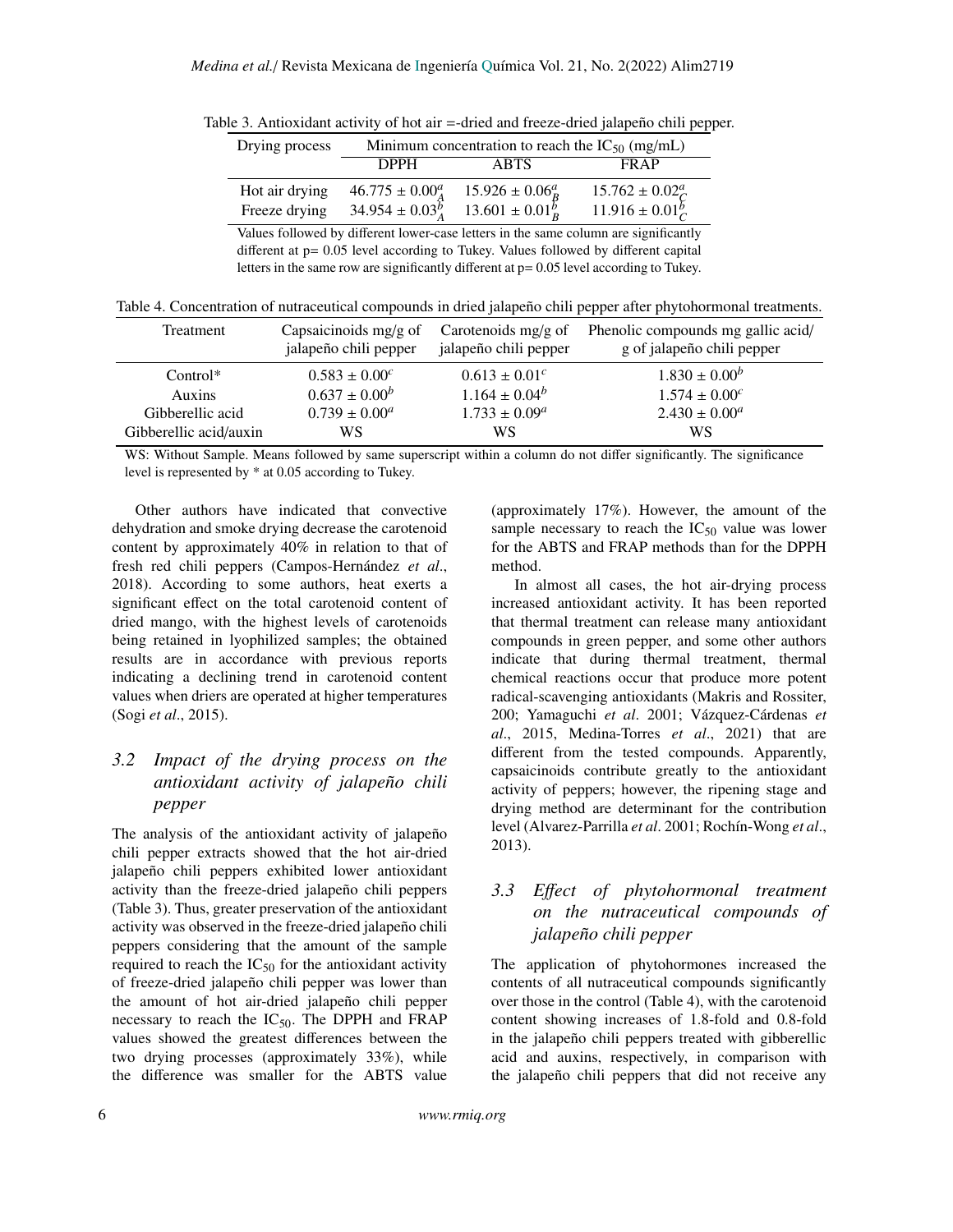phytohormonal treatment (control). The combination of phytohormones showed an antagonist effect on jalapeño chili pepper production; for this reason, no production of jalapeño chili pepper was observed.

It has been reported that a large number of phytohormones are capable of inducing carotenoid accumulation; however, the increase in carotenoids is determined by the specific phytohormonal treatment (Chen *et al*. 2020). In higher plants, a phytohormone that acts as a protective signaling molecule shifting physiological responses to resist abiotic stresses can apparently inhibit cell growth (Kozlova *et al*. 2017). Previous results showed that treatment with gibberellic acid reduced the fall of flowers and fruits in chili pepper, which increased the production of fruits. The improvement in the growth and performance of chili peppers under gibberellic acid application have been previously reported and is apparently due to the more efficient use of assimilates, leading to a higher photosynthetic efficiency, an increase in the resources of the plant, an increase in translocation and, consequently, an increase in the concentration of sugars and other metabolites, such as capsaicinoids and carotenoids (Abd and Faten, 2009; Pichardo-González *et al*. 2018).

On the other hand, some studies have shown that auxins are able to modify carbohydrate demand in the fruit and thus influence fruit quality parameters (Roussos *et al*. 2021). In addition, auxins have been shown to have an interplay with gibberellins and this participates in the induction of early growth of fruit development and its subsequent development. Recent reports have shown the participation of auxins in the regulation of cell division and the involvement of auxin-gibberellin interactions in cell expansion and fruit set, being key in determining fruit size and shape and therefore the crop yield.

## *3.4 Impact of phytohormonal treatment on the radical-scavenging activity of jalapeño chili pepper*

The radical-scavenging activity of the jalapeño chili peppers under different phytohormonal treatments was measured, and Table 5 shows the results regarding radical-scavenging activity. Significant changes in the antioxidant activity of jalapeño chili pepper were observed under the different phytohormonal treatments. Antioxidant activity measured in the DPPH, ABTS and FRAP assays was higher (lower  $IC_{50}$  values) than in the control, especially under both individual treatments (auxins and gibberellic acid).

During chili pepper development, an increase in capsaicinoid and carotenoid concentrations is observed, and consequently, antioxidant activity is increased. It has been reported that the capsaicinoid content progressively increases during fruit development (Contreras-Padilla and Yahia, 1998); apparently, plants under the different phytohormonal treatments show the activation of their two main antioxidant defense mechanisms, involving the nonenzymatic and enzymatic systems (Jaleel *et al*. 2009), which is reflected in an increase in the concentration of capsaicinoids and carotenoids and, consequently, an increase in the antioxidant activity of chili peppers.

## *3.5 Changes in the protein expression patterns*

In order to explore the exogenous gibberellins effect on the protein expression, the total protein extracts were fractionated by SDS-PAGE. In the electrophoretic patterns of the samples (Figure 1), modifications in the number of bands were observed. Five bands corresponding to proteins of 73 kDa, 51 kDa, 40 kDa, 33 kDa, and 29 kDa, respectively, were over-expressed in all samples, including the control.

| Treatment              | Antioxidant activity $(IC_{50})$ |                          |                          |  |  |
|------------------------|----------------------------------|--------------------------|--------------------------|--|--|
|                        | <b>DPPH</b>                      | <b>ABTS</b>              | FRAP                     |  |  |
| Control                | $34.95 \pm 0.03^a_A$             | $13.60 \pm 0.01^a_R$     | $11.91 \pm 0.01_{C}^{b}$ |  |  |
| Auxins                 | $29.92 \pm 0.00^a_R$             | $12.85 \pm 0.01_{C}^{b}$ | $14.60 \pm 0.04_R^a$     |  |  |
| Gibberellic acid       | $20.18 \pm 0.07^c_A$             | $9.96 \pm 0.04^c_R$      | 9.10 $\pm 0.02^c$        |  |  |
| Gibberellic acid/auxin | WS                               | WS                       | WS                       |  |  |

Table 5. Antioxidant activity of dried chili peppers after phytohormonal treatments.

WS: Without Sample. Values followed by different lower-case letters in the same column are significantly different at p= 0.05 level according to Tukey. Values followed by different capital letters in the same row are significantly different at  $p = 0.05$  level according to Tukey.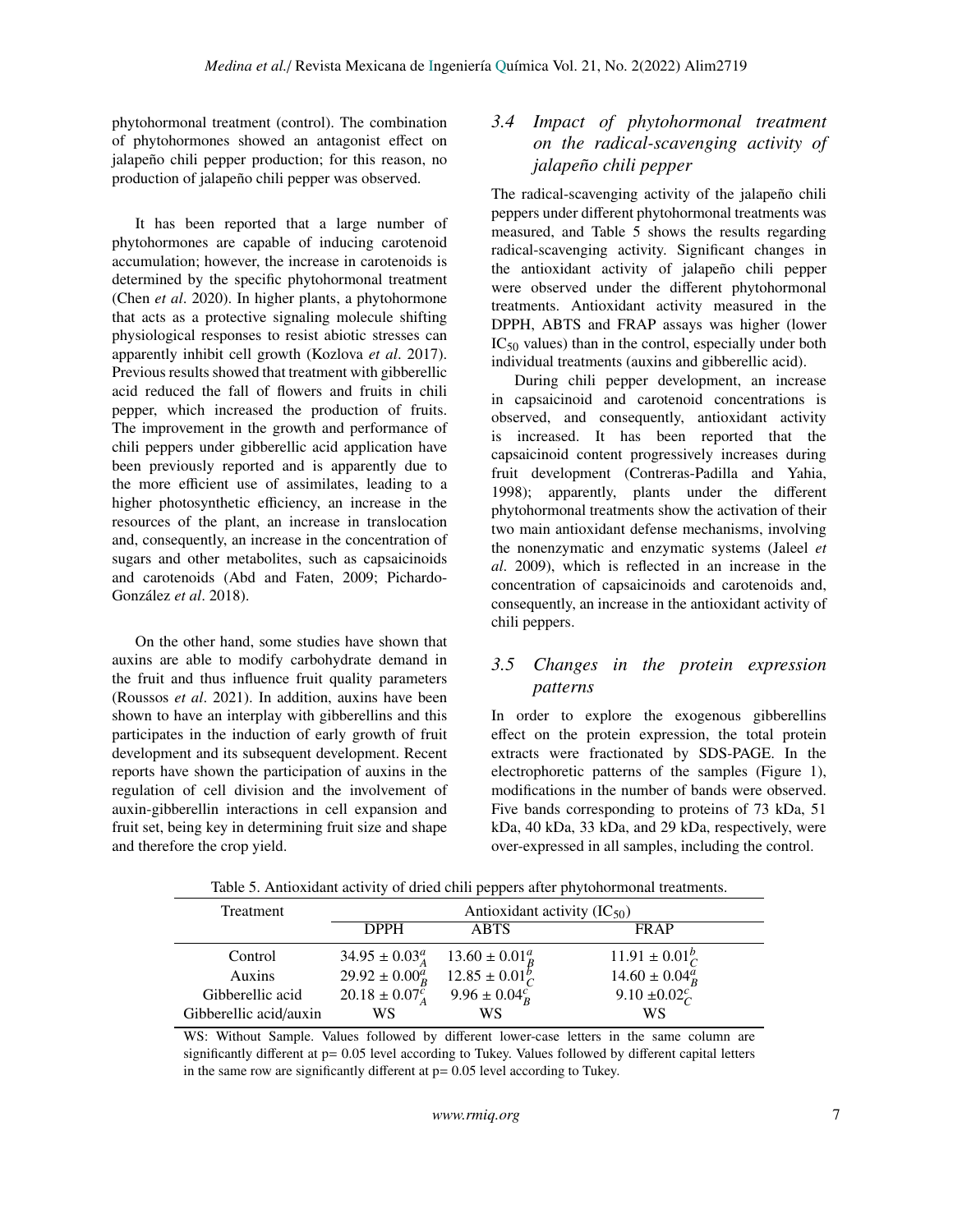

Figure 1. Protein expression patterns in response to exogenous phytohormones. [1] Molecular weight marker, [2] Control, [3] Auxins, [4] Gibberellic acid and [5] Gibberellic acid/auxins. SDS-PAGE of total protein extracts obtained from floral buds.

This apparently is due to that are proteins whose expression is not modified by effect of the addition of phytohormones; they surely are important for the physiological and molecular processes of plant development.

In the samples where gibberellic acid was added, three new bands corresponding to proteins of 82 kDa, 21 kDa, and 17 kDa, respectively, were observed (lane 4; Figure 1). They could be related to key components of the gibberellic acid signaling pathway, that have been previously described (Gao and Chu, 2020). On the other hand, the addition of auxins inhibits the synthesis of the proteins just mentioned suggesting that these could be related to the auxin regulation pathway (Slade *et al*., 2012; Wen *et al*., 2010). However, with the addition of the gibberellic acid/auxin mixture a new band were observed corresponding to proteins of 53 kDa around, that can be related auxin-gibberellins crosstalk (Weiss and Ori, 2007).

The results indicate that the synthesis of proteins expression involved in the metabolic plant development, mainly fruit formation, is affected in specific way by each phytohormone added and can be modified with the interaction between phytohormones. Many proteins have been reported to be specific

of flowers, leaves, and seeds of *Capsicum annuum*, showing that they are involved in metabolic processes, cell organization, biogenesis, biological regulation, defense, and nutrient transport (Kozlova *et al*., 2017; Pérez-Jiménez *et al*., 2015; Pichardo-González *et al*., 2018).

# **Conclusions**

The drying process has a significant effect on the preservation of nutraceutical compounds and antioxidant activity, in which freeze drying leads to more favorable results than drying in a convection oven. The combination of gibberellic acid and auxin has an antagonist effect on jalapeño chili pepper production; however, individual phytohormonal treatments improved the concentration of nutraceutical compounds and antioxidant activity. The exogenous phytohormones modify the protein expression patterns.

## *Acknowledgements*

Rossy Guadalupe Olan Villegas thanks CONACYT for a Master Science fellowship. This work was supported by the National Technological of Mexico (TecNM). Grant 7775.20-P.

# References

- Abd, E., Faten, S. (2009). Effect of urea and some organic acids on plant growth, fruit yield and its quality of sweet pepper (*Capsicum annuum* L.). *Research Journal of Agriculture and Biological Science 5*, 372-379. Retrieved from [http:](http://www.aensiweb.net/AENSIWEB/rjabs/rjabs/2009/372-379.pdf) [//www.aensiweb.net/AENSIWEB/rjabs/](http://www.aensiweb.net/AENSIWEB/rjabs/rjabs/2009/372-379.pdf) [rjabs/2009/372-379.pdf](http://www.aensiweb.net/AENSIWEB/rjabs/rjabs/2009/372-379.pdf)
- Ahmed, J. and Shivhare, U.S. (2002). Debnath S. Colour degradation and rheology of green chilli puree during thermal processing. *International Journal of Food Science* & *Technology 37*, 57-63. [https://doi.org/10.1046/j.1365-](https://doi.org/10.1046/j.1365-2621.2002.00532.x) [2621.2002.00532.x](https://doi.org/10.1046/j.1365-2621.2002.00532.x)
- Alvarez-Parrilla, E., de la Rosa, L.A., Amarowicz, R. and Shahidi, F. (2011). Antioxidant activity of fresh and processed Jalapeno and Serrano peppers. *Journal of Agricultural and Food*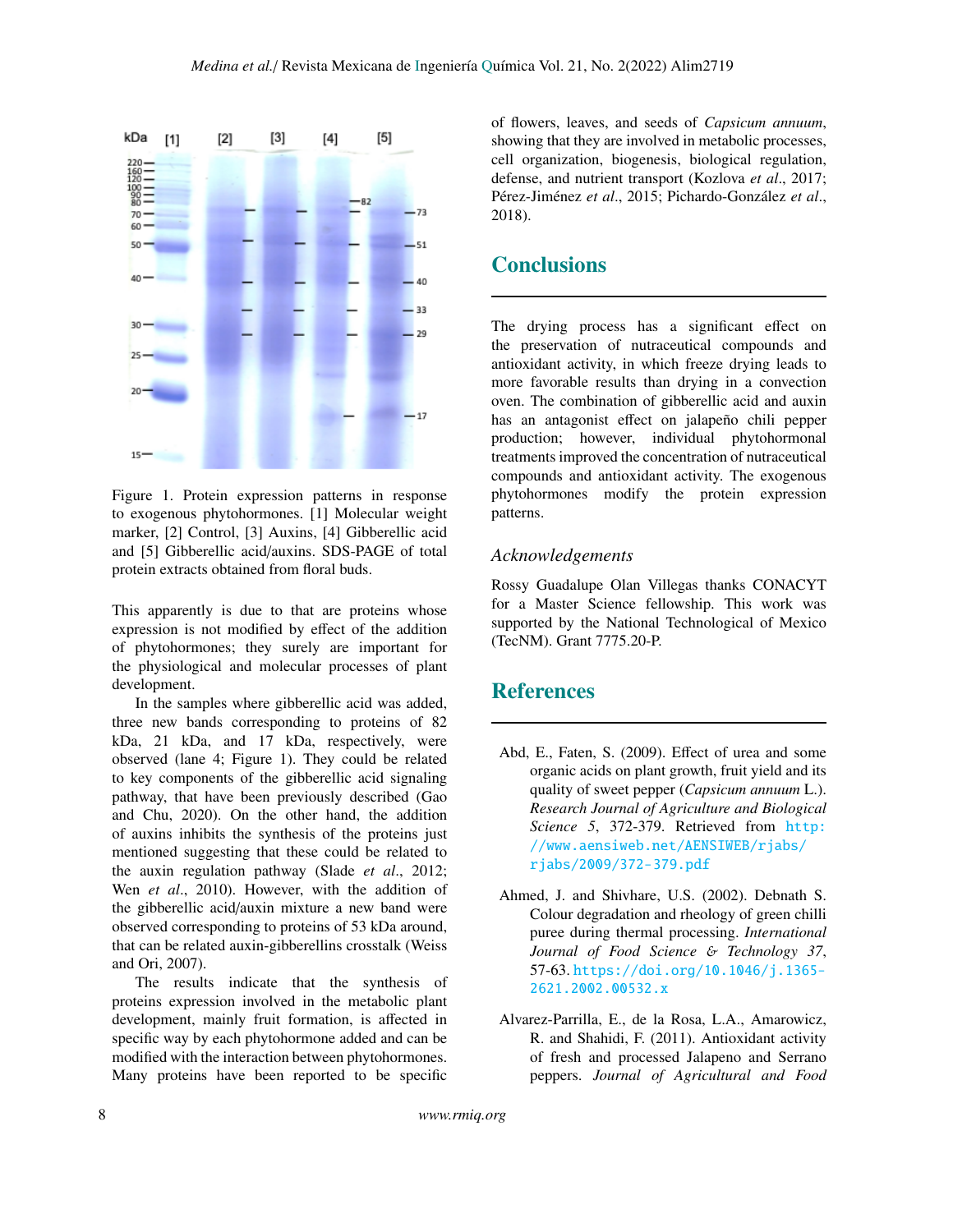*Chemistry 59*, 163-173. [https://doi.org/](https://doi.org/10.1021/jf103434u) [10.1021/jf103434u](https://doi.org/10.1021/jf103434u)

- Benzie, I.F. and Strain, J.J. (1996). The ferric reducing ability of plasma (FRAP) as a measure of "antioxidant power": the FRAP assay. *Analytical Biochemistry 239*, 70-76. https://doi.org/10.1006/abio.1996.0292
- Bradford, M.M. (1976). A rapid and sensitive method for the quantitation of microgram quantities of protein utilizing the principle of protein-dye binding. *Analytical Biochemistry 72*, 248-254. [https://doi.org/10.1016/](https://doi.org/10.1016/0003-2697(76)90527-3) [0003-2697\(76\)90527-3](https://doi.org/10.1016/0003-2697(76)90527-3)
- Brand-Williams, W., Cuvelier, M.E. and Berset, C. (1995). Use of a free radical method to evaluate antioxidant activity. *LWT-Food Science and Technology 28*, 25-30. [https://doi.org/](https://doi.org/10.1016/S0023-6438(95)80008-5) [10.1016/S0023-6438\(95\)80008-5](https://doi.org/10.1016/S0023-6438(95)80008-5)
- Campos-Hernández, N., Jaramillo-Flores, M.E., Téllez-Medina, D.I. and Alamilla-Beltrán, L. (2018). Effect of traditional dehydration processing of pepper jalapeno rayado (*Capsicum annuum*) on secondary metabolites with antioxidant activity. *CyTA-Journal of Food 16*, 316-324. [https://doi.org/10.1080/](https://doi.org/10.1080/19476337.2017.1406407) [19476337.2017.1406407](https://doi.org/10.1080/19476337.2017.1406407)
- Cervantes-Paz, B., Yahia, E.M., de Jesús Ornelas-Paz, J., Victoria-Campos, C.I., Ibarra-Junquera, V., Pérez-Martínez, J.D. and Escalante-Minakata, P. (2014). Antioxidant activity and content of chlorophylls and carotenoids in raw and heat-processed Jalapeño peppers at intermediate stages of ripening. *Food Chemistry 146*, 188-196. [https://doi.org/10.1016/](https://doi.org/10.1016/j.foodchem.2013.09.060) [j.foodchem.2013.09.060](https://doi.org/10.1016/j.foodchem.2013.09.060)
- Chen, J.H., Wei, D. and Lim, P.E. (2020). Enhanced coproduction of astaxanthin and lipids by the green microalga *Chromochloris zofingiensis*: Selected phytohormones as positive stimulators. *Bioresource Technology 295*, 122242. [https:](https://doi.org/10.1016/j.biortech.2019.122242) [//doi.org/10.1016/j.biortech.2019.](https://doi.org/10.1016/j.biortech.2019.122242) [122242](https://doi.org/10.1016/j.biortech.2019.122242)
- Contreras-Padilla, M. and Yahia, E.M. (1998). Changes in capsaicinoids during development, maturation, and senescence of chili peppers and relation with peroxidase activity. *Journal of Agricultural and Food Chemistry 46*,

2075-2079. [https://doi.org/10.1021/](https://doi.org/10.1021/jf970972z) [jf970972z](https://doi.org/10.1021/jf970972z)

- Gao, S. and Chu, C. (2020). Gibberellin metabolism and signaling: targets for improving agronomic performance of crops. *Plant and Cell Physiology 61*, 1902-1911. [https://doi.](https://doi.org/10.1093/pcp/pcaa104) [org/10.1093/pcp/pcaa104](https://doi.org/10.1093/pcp/pcaa104)
- Daood, H.G., Kapitány, J., Biacs, P. and Albrecht, K. (2006). Drying temperature, endogenous antioxidants and capsaicinoids affect carotenoid stability in paprika (red pepper spice). *Journal of the Science of Food and Agriculture 86*, 2450-2457. [https://doi.org/10.1002/](https://doi.org/10.1002/jsfa.2639) [jsfa.2639](https://doi.org/10.1002/jsfa.2639)
- Jaleel, C.A., Riadh, K., Gopi, R., Manivannan, P., Inès, J., Al-Juburi, H.J. and Panneerselvam, R. (2009). Antioxidant defense responses: physiological plasticity in higher plants under abiotic constraints. *Acta Physiologiae Plantarum 31*, 427-436. [https://doi.org/](https://doi.org/10.1007/s11738-009-0275-6) [10.1007/s11738-009-0275-6](https://doi.org/10.1007/s11738-009-0275-6)
- Khan, N., Ahmed, M.J. and Shah, S.Z.A. (2019). Comparative analysis of mineral content and proximate composition from chilli pepper (*Capsicum annuum* L.) germplasm. *Pure and Applied Biology 8*, 1338-1347. [http://dx.](http://dx.doi.org/10.19045/bspab.2019.80075) [doi.org/10.19045/bspab.2019.80075](http://dx.doi.org/10.19045/bspab.2019.80075)
- Kozlova, T.A., Hardy, B.P., Krishna, P. and Levin, D.B. (2017). Effect of phytohormones on growth and accumulation of pigments and fatty acids in the microalgae *Scenedesmus quadricauda. Algal Research 27*, 325- 334. [https://doi.org/10.1016/j.algal.](https://doi.org/10.1016/j.algal.2017.09.020) [2017.09.020](https://doi.org/10.1016/j.algal.2017.09.020)
- Kumara, N., Loganandhan, N., Somashekhar and Hanumanthe, G.B. (2016) Effect of Black Polythene Mulches on Growth and Yield of Green Chilli (*Capsicum annuum*) in Tumkur District, Karnataka. *Nature Environment and Pollution Technology 15*, 201-204. Retrieved from [http://krishi.icar.gov.in/jspui/](http://krishi.icar.gov.in/jspui/handle/123456789/23590) [handle/123456789/23590](http://krishi.icar.gov.in/jspui/handle/123456789/23590)
- Laemmli, U.K. (1970) Cleavage of structural proteins during the assembly of the head of bacteriophage T4. *Nature 227*, 680-685. [http:](http://doi.org/10.1038/227680a0) [//doi.org/10.1038/227680a0](http://doi.org/10.1038/227680a0)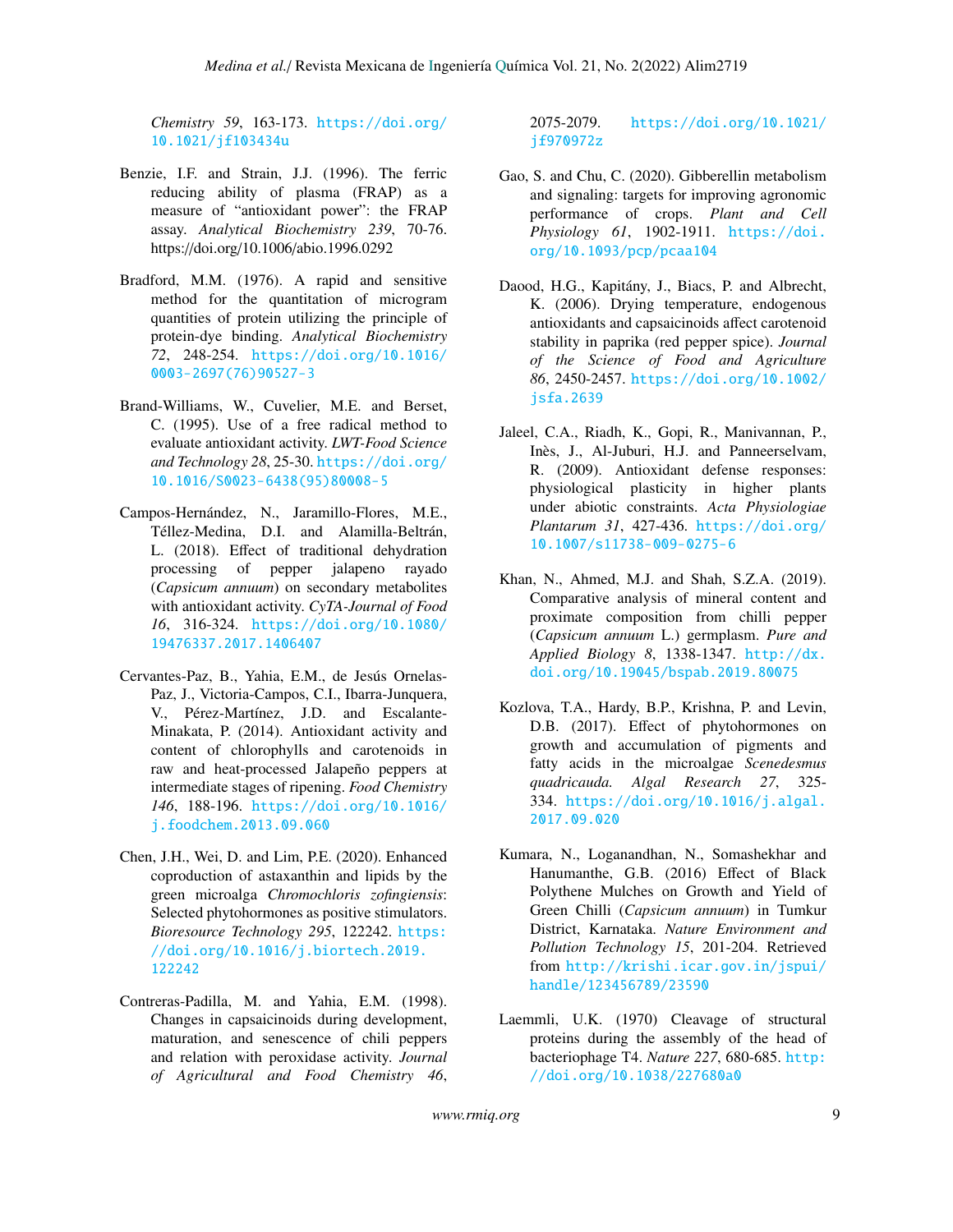- Li, Y., Jin, Y., Li, J., Li, H. and Yu, Z. (2016). Effects of pungency degree on mesophilic anaerobic digestion of kitchen waste. *Applied Energy 181*, 171-178. [https://doi.org/10.1016/](https://doi.org/10.1016/j.apenergy.2016.08.057) [j.apenergy.2016.08.057](https://doi.org/10.1016/j.apenergy.2016.08.057)
- Makris, D.P. and Rossiter, J.T. (2000). Heatinduced, metal-catalyzed oxidative degradation of quercetin and rutin (quercetin 3-*O*-rhamnosyl-glucoside) in aqueous model systems. *Journal of Agricultural and Food Chemistry 48*, 3830-3838. [https://doi.org/10.1021/](https://doi.org/10.1021/jf0001280) [jf0001280](https://doi.org/10.1021/jf0001280)
- Medina-Torres, N., Cuevas-Bernardino, J.C., Ayora-Talavera, T., Patrón-Vázquez, J.A., Rodríguez-Buenfil, I., and Pacheco, N. (2021). Changes in the physicochemical, rheological, biological, and sensorial properties of habanero chili pastes affected by ripening stage, natural preservative and thermal processing. *Revista Mexicana de Ingeniería Química 20*, 195-212. [https://](https://doi.org/10.24275/rmiq/Alim1768 ) [doi.org/10.24275/rmiq/Alim1768](https://doi.org/10.24275/rmiq/Alim1768 )
- Moreno-Salazar, R., Sánchez-García, I., Chan-Cupul, W., Ruiz-Sánchez, E., Hernández-Ortega, H.A., Pineda-Lucatero, J. and Figueroa-Chávez, D. (2020). Plant growth, foliar nutritional content and fruit yield of *Capsicum chinense* biofertilized with *Purpureocillium lilacinum* under greenhouse conditions. *Scientia Horticulture 261*, 108950. [https://doi.org/](https://doi.org/10.1016/j.scienta.2019.108950) [10.1016/j.scienta.2019.108950](https://doi.org/10.1016/j.scienta.2019.108950)
- Montoya-Ballesteros, L., Gardea-Béjar, A., Ayala-Chávez, G., Martínez-Núñez, Y. and Robles-Ozuna, L. (2010). Capsaicinoides y color en chiltepín (*Capsicum annuum* var. aviculare). Efecto del proceso sobre salsas y encurtidos. *Revista Mexicana de Ingeniería Química 9*, 197-207. Retrieved from [http://rmiq.org/](http://rmiq.org/ojs311/index.php/rmiq/article/view/1767) [ojs311/index.php/rmiq/article/view/](http://rmiq.org/ojs311/index.php/rmiq/article/view/1767) [1767](http://rmiq.org/ojs311/index.php/rmiq/article/view/1767)
- Montoya-Ballesteros, L., González-León, A., Martínez-NúñezY., Robles-Burgueño M., García-Alvarado, M. and Rodríguez-Jimenes, G. (2017). Impacto del secado al sol y por convección forzada sobre capsaicina, capsantina y el contenido de ácido ascórbico en chiltepín (*Capsicum annuum* L. var. glabriusculum). *Revista Mexicana de Ingeniería Química 16*, 813-825. Retrieved from [http://rmiq.org/](http://rmiq.org/ojs311/index.php/rmiq/article/view/941)

### [ojs311/index.php/rmiq/article/view/](http://rmiq.org/ojs311/index.php/rmiq/article/view/941) [941](http://rmiq.org/ojs311/index.php/rmiq/article/view/941)

- Park, J.H. and Kim, C.S. (2007). The stability of color and antioxidant compounds in paprika (*Capsicum annuum* L.) powder during the drying and storing process. *Food Science and Biotechnology 16*, 187-192. Retrieved from [https://www.koreascience.or.kr/](https://www.koreascience.or.kr/article/JAKO200735822363213.pdf ) [article/JAKO200735822363213.pdf](https://www.koreascience.or.kr/article/JAKO200735822363213.pdf )
- Peña-Yam, L.P., Ruíz-Sánchez, E., Barboza-Corona, J.E. and Reyes-Ramírez, A. (2016). Isolation of Mexican bacillus species and their effects in promoting growth of chili pepper (*Capsicum annuum* L. cv Jalapeño). *Indian Journal of Microbiology 56*, 375-378. [https://doi.](https://doi.org/10.1007/s12088-016-0582-8) [org/10.1007/s12088-016-0582-8](https://doi.org/10.1007/s12088-016-0582-8)
- Pérez-Jiménez, M., Pazos-Navarro, M., López-Marín, J., Gálvez, A., Varó, P. and del Amor, F.M. (2015). Foliar application of plant growth regulators changes the nutrient composition of sweet pepper (*Capsicum annuum* L.). *Scientia Horticulture 194*, 188-193. [https://doi.](https://doi.org/10.1016/j.scienta.2015.08.002) [org/10.1016/j.scienta.2015.08.002](https://doi.org/10.1016/j.scienta.2015.08.002)
- Pichardo-González, J.M., Guevara-Olvera, L., Couoh-Uicab, Y.L., González-Cruz, L., Bernardino-Nicanor, A., Medina, H.R., González-Chavira, M.M. and Acosta-García, G. (2018). Effect of gibberellins on the yield of jalapeño pepper (*Capsicum annuum* L.). *Revista Mexicna de Ciencias Agricolas 9*, 925-943. [https://doi.org/10.29312/](https://doi.org/10.29312/remexca.v9i5.1502) [remexca.v9i5.1502](https://doi.org/10.29312/remexca.v9i5.1502)
- Pickersgill, B. (2016) *Chili Peppers (Capsicum spp.). In Ethnobotany of Mexico Ethnobiology*; Lira R., Casas A., Blancas J., Eds. Springer, New York, NY.
- Re, R., Pellegrini, N., Proteggente, A., Pannala, A., Yang, M. and Rice-Evans, C. (1999). Antioxidant activity applying an improved ABTS radical cation decolorization assay. *Free Radical Biology and Medicine 26*, 1231- 1237. [https://doi.org/10.1016/S0891-](https://doi.org/10.1016/S0891-5849(98)00315-3) [5849\(98\)00315-3](https://doi.org/10.1016/S0891-5849(98)00315-3)
- Reddy, N. and Crohn, D.M. (2018). Effect of composted greenwaste and rockwool on plant growth of okra, tomato, and chili peppers. *Compost Science* & *Utilization 26*, 217-224.